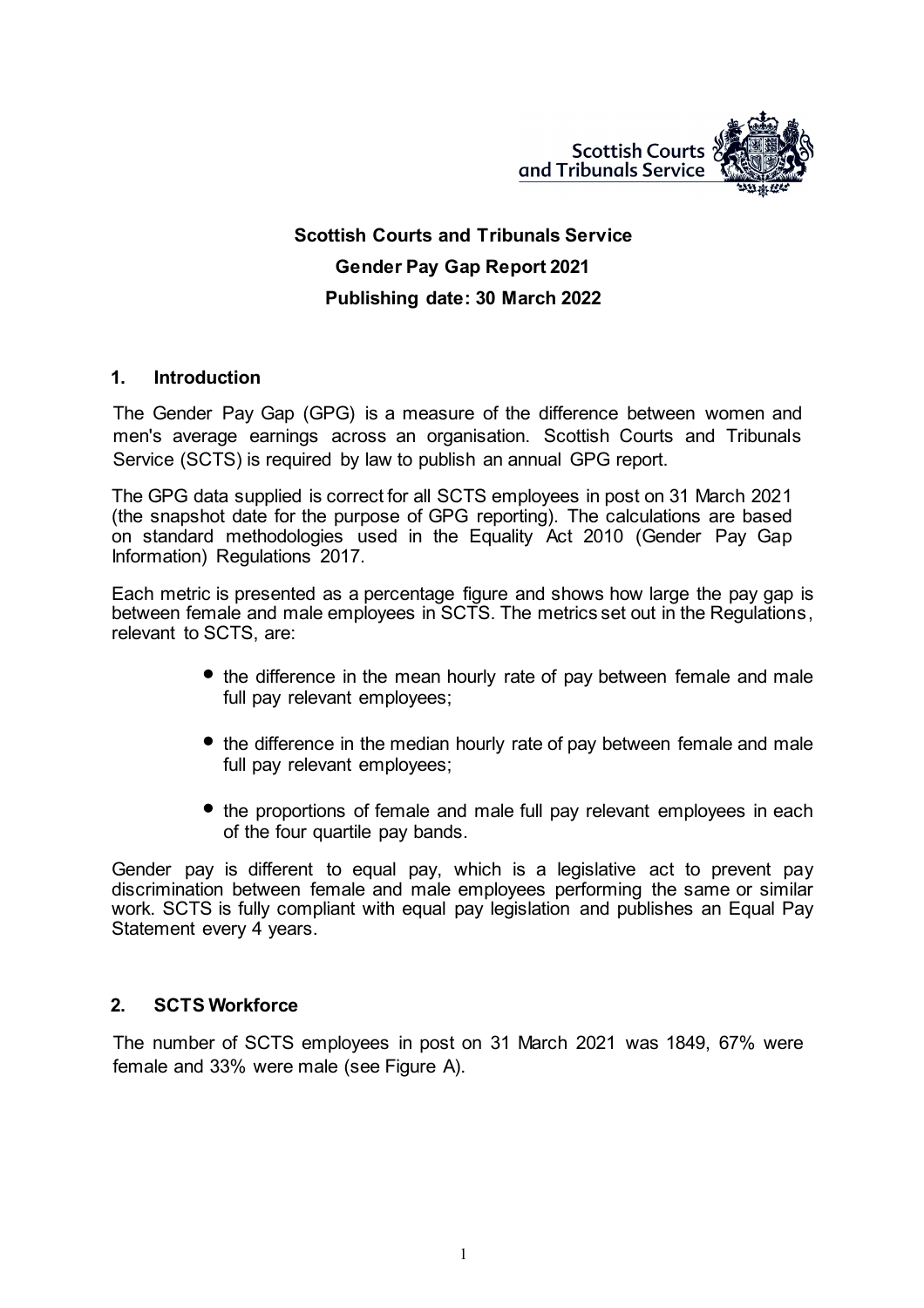

**Figure A - Total full time relevant employees 1849**

Of the 1849 employees in post, 54 individuals were excluded from the calculations in line with official guidance as these employees would not reflect a true hourly rate as part of the gender pay gap analysis. The exclusions were:

- 12 SCTS Board and Committee members who were paid on a fee basis
- 39 individuals who were excluded due to sickness, maternity and/or due to part month calculations for New Starts and Leavers
- 3 individuals were not on the officially published SCTS pay scales 2 are covered by TUPE regulations and 1 is on Scottish Government terms and conditions.

Therefore there are 1795 eligible employees included in the following analysis. Of the 1795 eligible employees, 67% are female and 33% are male.

## **3. SCTS Gender Pay Results - Mean and Median Pay**

Mean is defined as the sum of all values divided by the number of relevant values. The mean pay gap is the difference between average hourly rate of pay of female and male employees. The average hourly rate for a female was £14.34. For a male, the rate was £14.84. SCTS has a mean gender pay gap of 3.4% (Figure B).

Median is defined as the middle value in the list of amounts when in ascending order. The median pay gap is the difference between the midpoints in the range of hourly rate of pay of female and male employees. The median information for both female and male employees was £11.82, resulting in a 0% difference. SCTS has a median gender pay gap of 0% (Figure B).

SCTS does not award bonus payments therefore we are not able to report a bonus gender pay gap as defined in the Regulations.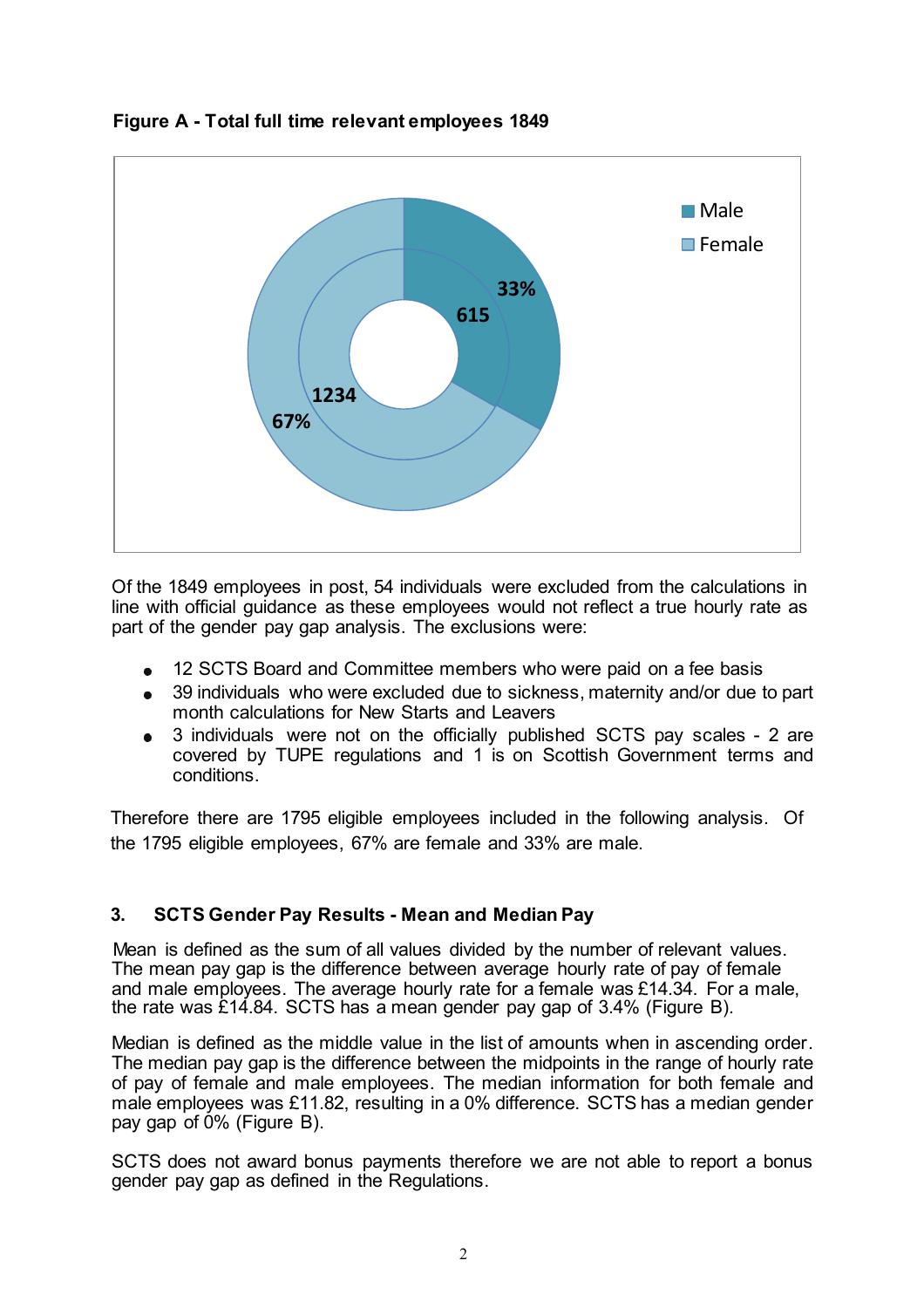### **Figure B — Mean & Median Hourly Pay Gap**

| Gender                                           | <b>Mean Hourly Pay</b> | <b>Median Hourly Pay</b> |
|--------------------------------------------------|------------------------|--------------------------|
| Female                                           | 14.34                  | 11.82                    |
| Male                                             | 14.84                  | 11.82                    |
| Percentage difference between<br>Female and Male | 3.4%                   | 0.0%                     |

### **4. SCTS Pay Quartiles**

Quartile pay bands are achieved by dividing the SCTS workforce into four equal parts (see Figure C), sorting the hourly rates by lowest rate to highest rate and recording the number of female and male employees in each quartile as a percentage figure (see Figure D). The percentages of females and males in each quartile illustrate the ratio of females to males according to their hourly rate of pay.

### **Figure C - Number of Females and Males in Pay Quartiles**

| <b>Gender Split</b> | Lower<br>Quartile<br>(lowest<br>paid) | Lower<br><b>Middle</b><br>Quartile | <b>Upper</b><br><b>Middle</b><br>Quartile | <b>Upper</b><br>Quartile<br>(highest<br>paid) | <b>TOTAL</b> |
|---------------------|---------------------------------------|------------------------------------|-------------------------------------------|-----------------------------------------------|--------------|
| Female              | 264                                   | 337                                | 315                                       | 282                                           | 1198         |
| Male                | 185                                   | 112                                | 134                                       | 166                                           | 597          |
| Total               | 449                                   | 449                                | 449                                       | 448                                           | 1795         |

### **Figure D - Percentage of Females and Males in Pay Quartiles**

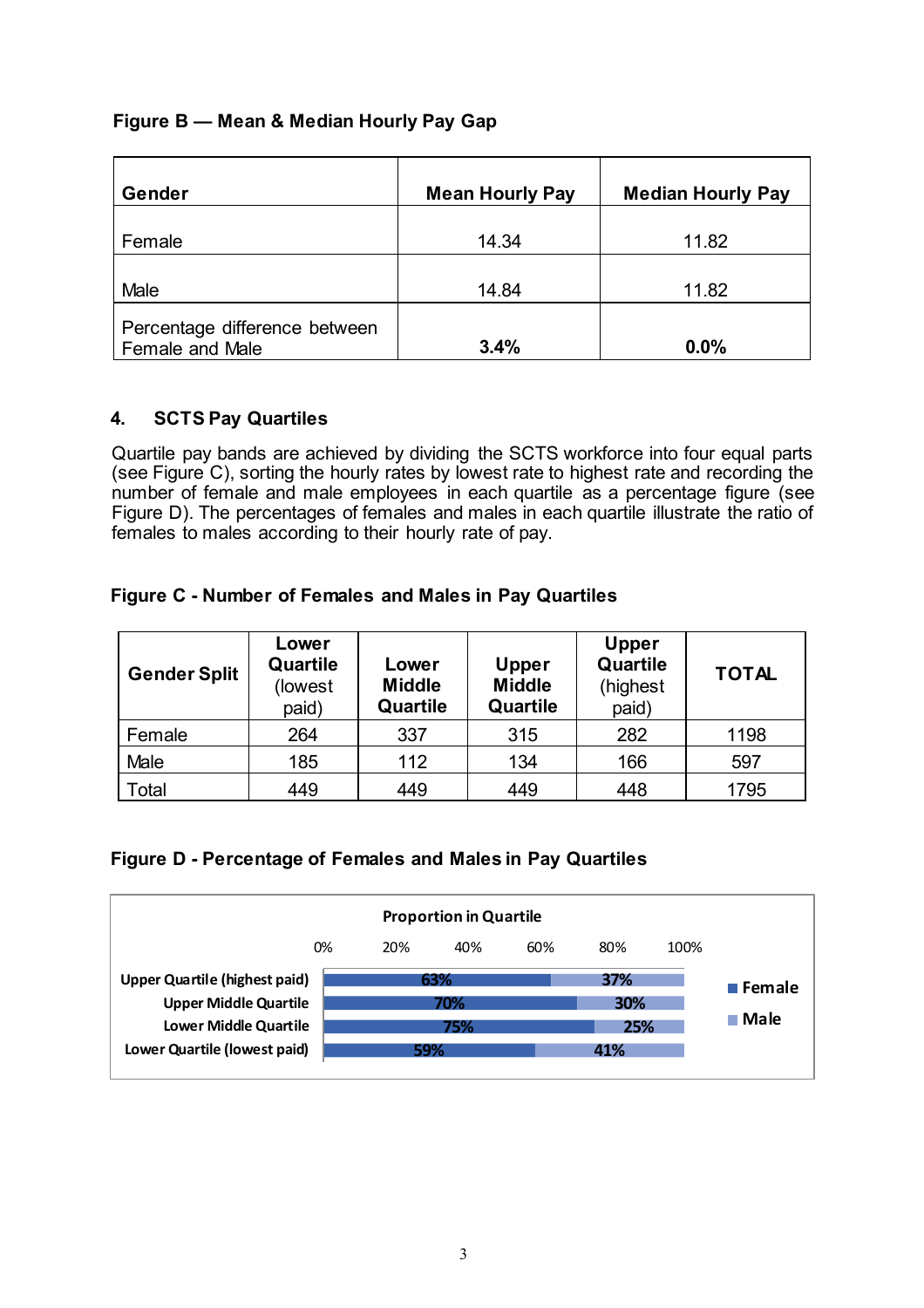### **5. Comparison of Gender Pay Gap Results in 2020 and 2021**

SCTS headcount increased slightly during 2020-21 by 26. There has been a 1 percentage point change to the proportion of female to male employees, with males decreasing to 33% and females increasing to 67%. The median gender pay gap remains at 0%. The mean gender pay gap has changed from 3.5% to 3.4% (Figure E) indicating that there has been a slight decrease in the gap.

|                                           | Percentage<br>as at March<br>2020 | Percentage<br>as at March<br>2021 | Percentage<br><b>Point</b><br><b>Difference</b><br>(pp) |
|-------------------------------------------|-----------------------------------|-----------------------------------|---------------------------------------------------------|
| <b>Mean</b>                               | 3.5%                              | 3.4%                              | $-0.1$ pp                                               |
| <b>Median</b>                             | $0\%$                             | 0%                                | $0$ pp                                                  |
| <b>Upper</b><br>Quartile                  | Female: 63%<br>Male: 37%          | Female: 63%<br>Male: 37%          | $0$ pp<br>$0$ pp                                        |
| <b>Upper</b><br><b>Middle</b><br>Quartile | Female: 70%<br>Male: 30%          | Female: 70%<br>Male: 30%          | $0$ pp<br>$0$ pp                                        |
| Lower<br><b>Middle</b><br>Quartile        | Female: 74%<br>Male: 26%          | Female: 75%<br>Male: 25%          | $+1$ pp<br>$-1$ pp                                      |
| Lower<br>Quartile                         | Female: 57%<br>Male: 43%          | Female: 59%<br>Male: 41%          | $+2pp$<br>$-2$ pp                                       |

### **Figure E — Comparative figures between 2020 and 2021**

### **6. Understanding the SCTS Gender Pay Gap**

SCTS is pleased to be able to report there is no median gender pay gap and a very low percentage mean gender pay gap with a decrease of 0.1 percentage point between March 2020 and 2021. SCTS is committed to maintaining a low gender pay gap. SCTS has a proactive commitment to equality, diversity and inclusion. SCTS has a number of provisions which contribute positively to our culture and to a reduction in the gender pay gap as outlined below: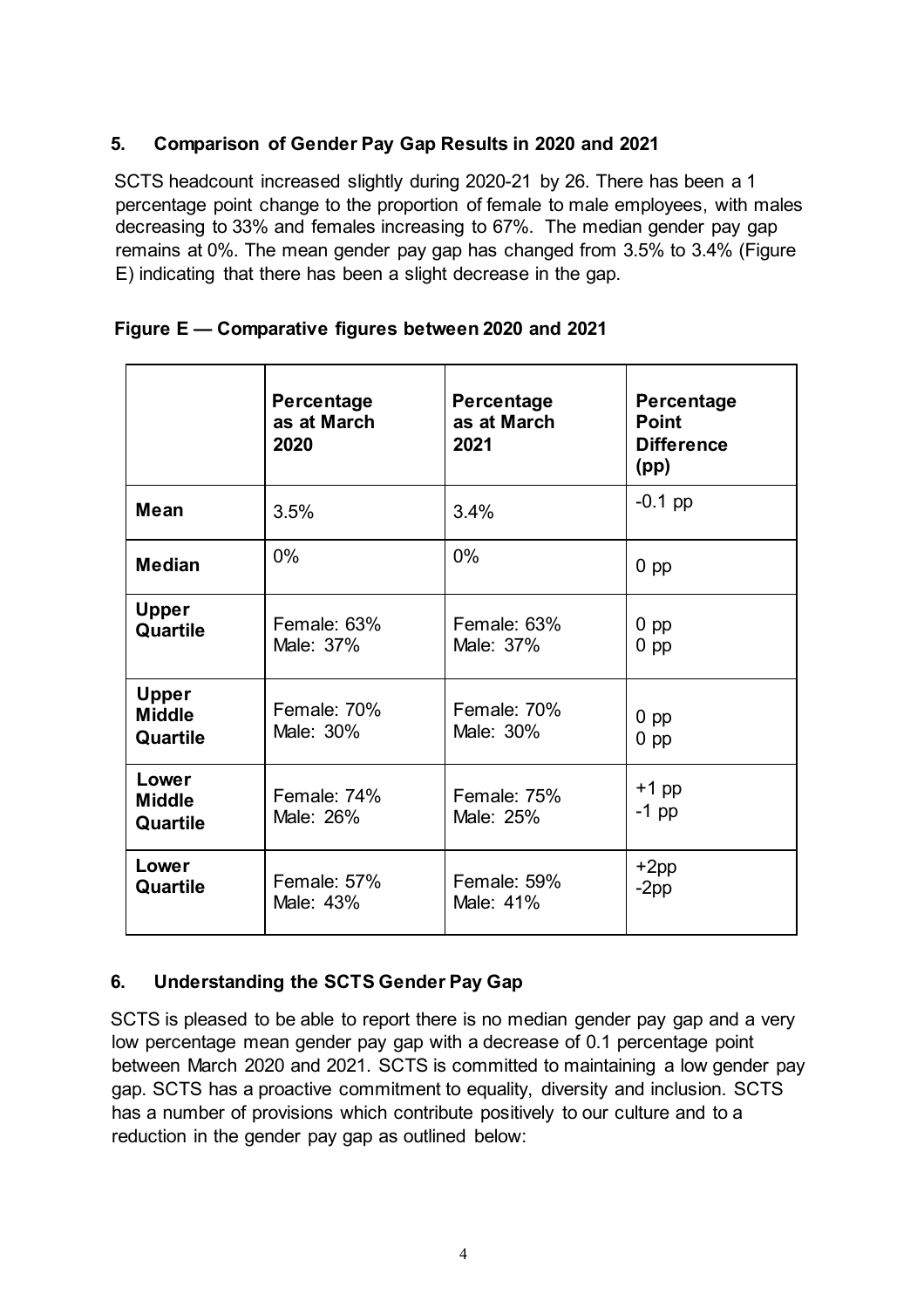### **Equality and Diversity**

- Publication of the Mainstreaming Equality Report 2021 in April 2021 which includes progress on the SCTS Equality Outcomes from 2019 to 2023 (publication is every two years - the next one will be published in 2023).
- The Equality Advisory Group (EAG), comprising members from 12 equality organisations that represent all the protected characteristics, contributes to the development and improvement of our working practices and policies.
- The internal Equality Steering Group (ESG), chaired by the Chief Executive, monitors the equality work being undertaken by the organisation in support of the SCTS Equality Outcomes and comprises colleagues from different areas of the business and a PCS Representative.
- SCTS is a member of the cross justice working group, race and employment.
- Equality and Diversity metrics are recorded and reported annually on our People Scorecard which is published on our website.
- A combination of activities including virtual awareness sessions, informative videos and training workshops are currently being developed to raise the profile and importance of equality, diversity and inclusivity.
- Launch of a campaign in May 2021 to encourage our people to share their sensitive, equality data on the employee self-service portal of our new people system - we are anticipating we will have more comprehensive data to report on in future years.
- Development of a customised film for SCTS on "Valuing Equality and Difference" as part of a training package to encourage team discussions on equality matters.
- To mark "National Inclusion Week", SCTS hosted a webinar for all employees organised by Inclusive Employers: "United for Inclusion" fostering diverse and inclusive workplace cultures.
- Working collaboratively with the external research agency, Screenmedia, to determine the equality business requirements of our website redevelopment with the aim of uploading the content of the new equality hub for employees on SharePoint during 2022.
- Submission of SCTS Employer's Network for Equality and Inclusion's (ENEI) Talent Inclusion and Diversity Evaluation (TIDE) assessment 2022 by the end of June 2022.

### **Recruitment and Resourcing**

- Continued progress with the objectives of the Recruitment and Resourcing Strategy, published in August 2020. One of the four key themes of the Strategy; "Diversity," includes a commitment, with key measures of success, that SCTS recruitment campaigns reach candidates accounting for all protected characteristics and socioeconomic inequalities.
- Introduction of a new e-recruitment module allowing easier access and greater flexibility for all people applying for our job vacancies (to be implemented during 2022).
- Recruitment campaigns are facilitated using guidance that promotes gender balance and diverse selection panels; structured interviews and standardised marking criteria; online tests for entry level jobs and the option for skill-based assessments for posts at other grades.
- SCTS has contributed to Skills Development Scotland's initiative to raise awareness on work opportunities across the public sector, what our selection process is and how to apply for a job. Hints and tips are shared with Career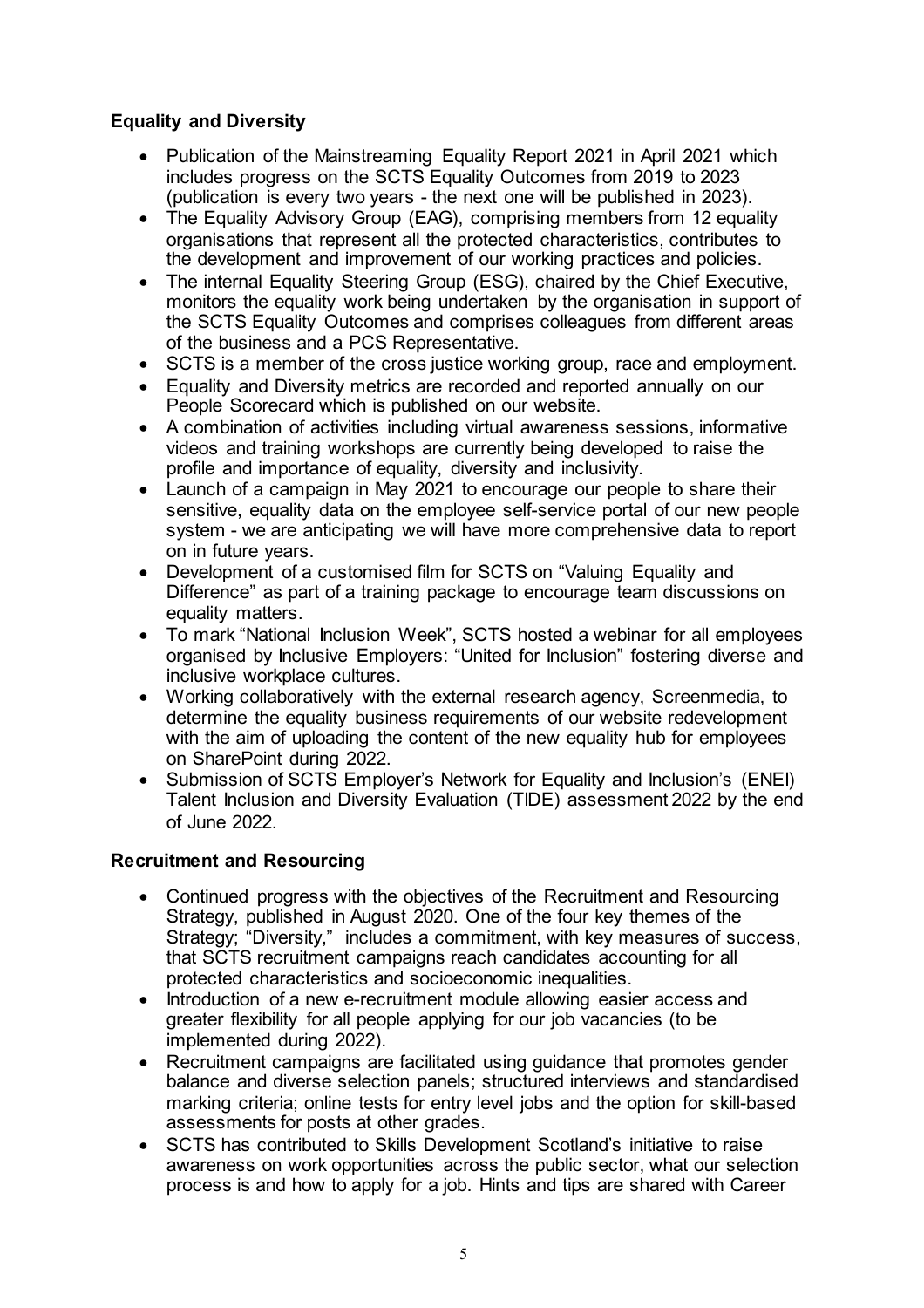Advisers in Schools, Colleges and Universities and with people seeking to return to work.

- Development of a strong, distinctive employer brand, promoting SCTS as an employer of choice and identifying the best places and ways to advertise our vacancies including our use of social media and specific recruitment job boards and micro sites.
- Working in partnership with local communities, specialist organisations and academic institutions to develop SCTS as a socially inclusive employer.
- Working in collaboration with Disability Inclusion Scotland (DIS) to deliver formal training to Recruiting Managers on how to be inclusive when assessing candidates for our vacancies.
- Consideration of how to develop "inclusion champions" across SCTS.

### **Flexible Working**

- A wide range of flexible working options to enable our employees to effectively manage their work/life balance including enhanced policies and payments in relation to parental leave and shared parental pay.
- Development of new working practices and enhancement of technology and digitalisation in response to Covid-19.
- Supporting our carers by having a Carers Register and Carers Policy, together with a Carers Hub which contains relevant information and advice.
- Working in partnership with PCS colleagues to develop our Hybrid Working Policy which will provide a set of principles and a framework for hybrid working – this will continue to be developed as we learn more about hybrid working and there will be other guidance documents available for employees on the application of the Hybrid Working Policy.

### **Performance Management**

• Scoping the design and development of our new process and approach including the links with the probation and poor performance policies, procedures and processes during 2022-23.

### **Learning**

- Working in partnership with the SCTS Equality, Diversity & Inclusion Manager within SCTS, the new Equality and Diversity mandatory learning was launched in January 2022.
- Introduction of Mandatory e-learning on Unconscious Bias.
- Provision of an Equality and Diversity Learning Hub on our Learning Management System.
- Induction Day events for all new employees include a presentation on equality, diversity and inclusion.
- A "Women in Leadership" programme, empowering and enabling women and celebrating events such as International Women's Day.

### **Wellbeing**

• The strapline of our Wellbeing Initiative is: "Supporting you to be your best" and our work has support from the very top of our organisation through our Commitment to Wellbeing. The aims of our Wellbeing Initiative are threefold: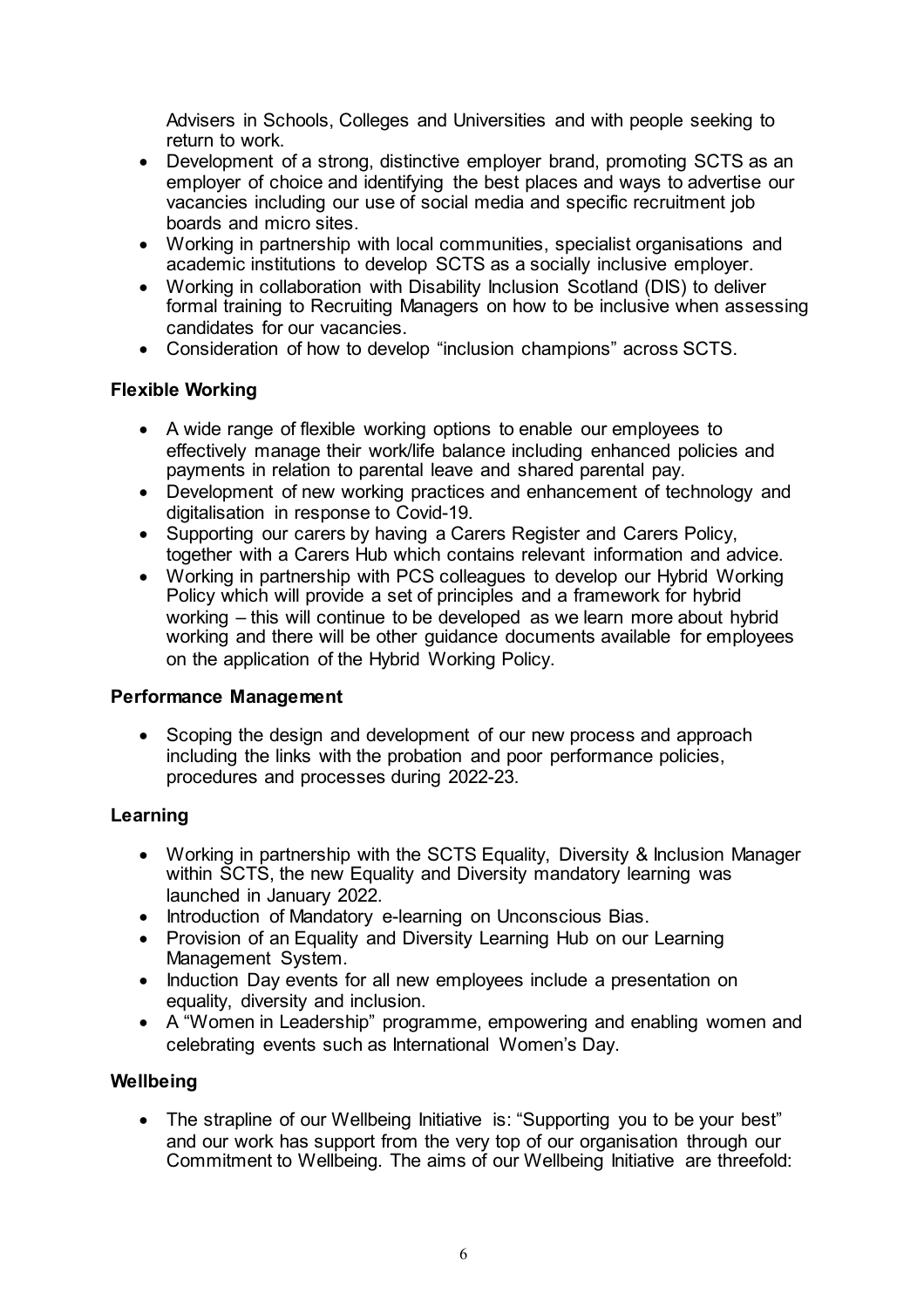- o to enable our employees to function to their maximum capacity in a supportive environment, without prejudice or discrimination, in balance with the needs of the business;
- $\circ$  to provide a healthy working environment and improve the quality of working lives for all our employees; and
- $\circ$  to support our core values of respect, service and excellence and recognise that our employees are our greatest asset.
- Wellbeing initiatives and support an engaging wellbeing hub and monthly newsletter provide a range of hints and tips to improve the quality of lives for all our employees.
- Collaborative working with "See Me Scotland", the mental health charity, to ensure that our policies and procedures are conducive to maintaining a mentally healthy workplace.
- We have trained the majority of our line managers in mental health awareness.
- Development of a number of tools to support line managers in their role, such as our Work and Wellbeing Passport, a way of confidentially recording any personal or work circumstances that are affecting work.
- Wellbeing Toolkit for line managers to provide advice on how best to improve wellbeing in teams.
- Specialist support and training options through our Trauma Support Service.
- Our Dignity at Work hub, the strapline for which is "Challenge it, change it". gives full details of our proactive and robust approach to bullying and discrimination.
- Working collaboratively with PCS colleagues to develop a Menopause Policy.

### **Partnership Working**

- A revised Partnership Working Statement in 2021 outlines our commitment to working collaboratively with the PCS Union and provide a supportive and inclusive work environment for everyone.
- Pulse survey on dignity at work, equality and inclusion to enable us to build on information provided in our people survey and develop activities in partnership with PCS to continue to promote equality and inclusion.

### **Pay and Reward**

- Simple, fair and transparent pay and reward processes a new people and payroll system was implemented in autumn 2020 and we continue to improve accessibility for employees and managers; automate processes and deliver business process improvement. During 2021, people system development focused on People Manager Processes and we anticipate replacing all paper Action Sheets/ Notification Forms by late 2022.
- A review of the current SCTS reward, benefits and recognition offering was taken forward in 2020 and a plan is now in place to take forward some of the recommendations including a strategic review of processes across pay, reward, benefits and recognition elements.
- Accreditation and leadership as a Living Wage Employer.
- SCTS has a rigorous job evaluation scheme a further review of our approach, policy and associated documents will be carried out during 2022- 23.